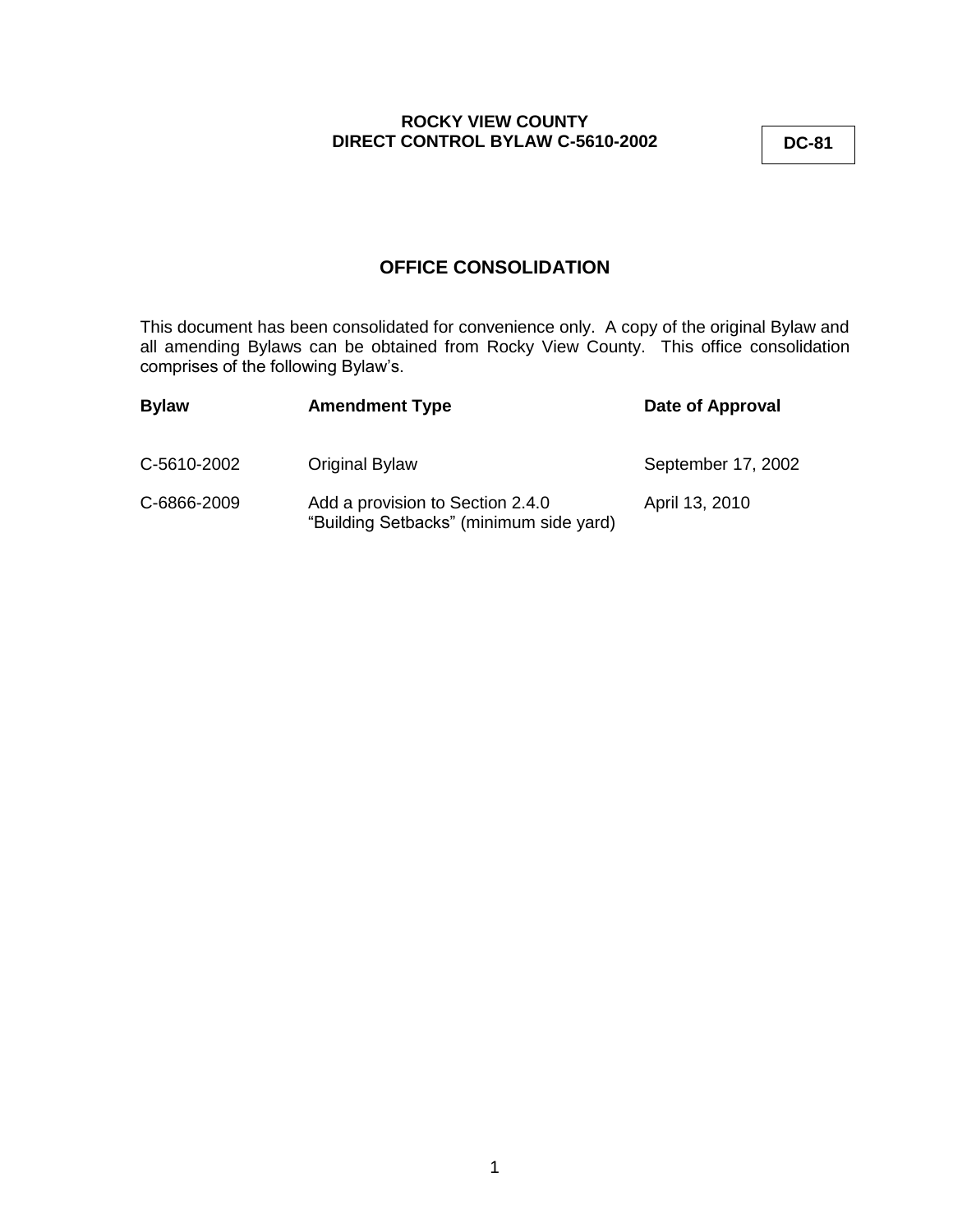**DC-81**

# **DIRECT CONTROL BYLAW REGULATIONS**

That the Guidelines of the Direct Control District comprise;

- 1.0 General Regulations
- 2.0 Land Use Regulations Residential Development Cells
- 3.0 Land Use Regulations Open Space
- 4.0 Development Regulations
- 5.0 Definitions

# **1.0.0 GENERAL REGULATIONS**

- 1.1.0 The General Regulations as contained in Part 3 of the Land Use Bylaw C-4841-97 do not apply except where specifically noted in this bylaw.
- 1.2.0 Except where it is specifically noted that Council approval is required, the Development Officer shall consider and decide on applications for development permits for those uses which are listed by this Bylaw provided the provisions of Section 1.0.0 and 4.0.0 of this bylaw are completed in form and substance satisfactory to the Municipality.
- 1.3.0 For the purposes of this Bylaw the Lands shall be notionally divided into Development Cells, known as Cell 1 – Single Detached Residential, Cell 2 – Semi-Detached Residential Development, and Cell 3 – Open Space, the boundaries and description of which shall be more or less indicated in Schedule "B" attached to and forming part of this Bylaw, except as otherwise approved by Council.
- 1.4.0 The maximum number of dwelling units permitted in all Development Cells is 90 units.
- 1.5.0 All Residential Development Cells shall consist exclusively of Developable land as determined by the Municipality.
- 1.6.0 No development shall take place within the area shown as Floodway of the Elbow River or Lott Creek in Bylaw C-4841-97, Bylaw C-4762-97 (Elbow Valley Area Structure Plan), as amended by Bylaw C-4769-97 and Bylaw C-5087-99, except for:
	- (a) roads and bridges;
	- (b) flood or erosion protection measures or devices;
	- (c) pathways that are constructed level with the existing natural grades; and
	- (d) recreation facilities provided there are no buildings, structures, or other obstructions to flow in the floodway (exception water control apparatus or structures);
	- (e) storm sewer and outfall to Lott Creek.
- 1.7.0 That all buildings or additions constructed within the lands shown as: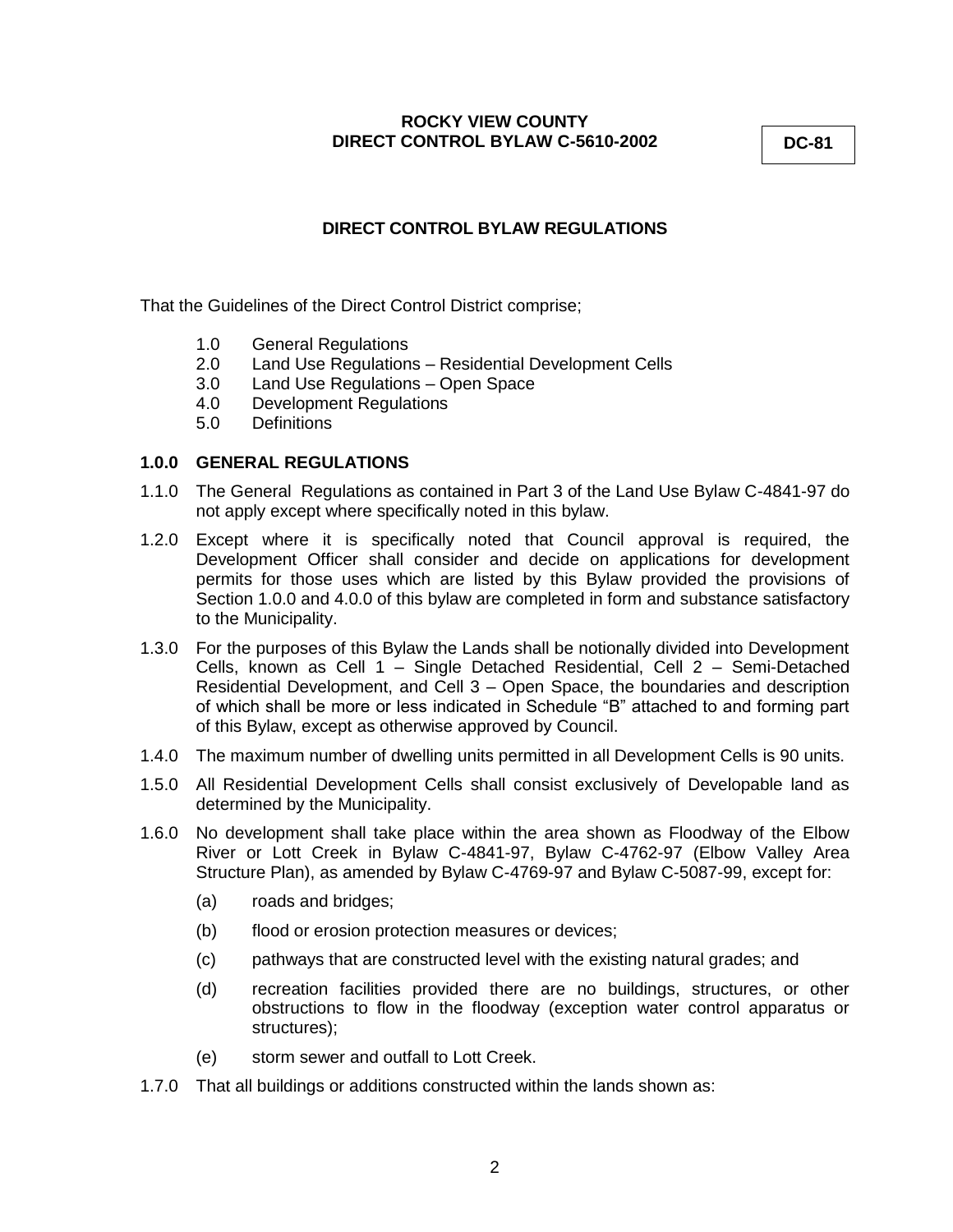**DC-81**

- (a) Flood Fringe in Bylaw C-4841-97, Bylaw C-4762-97 (Elbow Valley Area Structure Plan), as amended by Bylaw C-4769-97 and Bylaw C-5087-99, shall be placed on compacted fill that is 0.6 metres above the 1:100 flood elevation as shown in the AGRA Elbow River Flood – Municipal District of Rocky View Flood Risk Mapping Study of February 9, 1996, Drawing 1444-106 Map as revised June 1998. Where houses are constructed with walk-out basements, the lowest top of the footing shall be placed on compacted fill that is 0.3 metres above the 1:100 year flood elevation as shown in the AGRA Elbow River Flood – Municipal District of Rocky View Flood Risk Mapping Study of February 9, 1996, Drawing 1444-106 Map as revised June 1998.
- (b) That all development within the Floodway as shown in Bylaw C-4762-97 (Elbow Valley Area Structure Plan) and Bylaw C-5087-99, amending Bylaw C-4769-97, shall be such that during construction and upon completion there shall not be a negative impact on lands in terms of 1:100 flood levels or water flow velocity upstream and downstream of the site.
- 1.8.0 The use of any portion of the Land for private man-made ponds or lakes shall only be permitted if their design and construction is in accordance with plans and specifications prepared by a qualified professional to the satisfaction of the Municipality and Alberta Environment.
- 1.9.0 In addition to the uses contemplated by Section 2.0.0 and 3.0.0 of this Bylaw, the following shall be uses in all Development Cells.
	- 1.9.1 Roads necessary for access; and
	- 1.9.2 Utility distribution and collection systems necessary to service the Development.
- 1.10.0 For the purposes of this Bylaw the following shall apply to Residential Development Cells:
	- 1.10.1 Land Use Bylaw C-4841-97 shall apply to the siting of accessory buildings on the Lands provided that no accessory building shall exceed 5 metres (16.40 feet) in height nor 69.7 metres (750 square feet) in area.
- 1.11.0 No subdivision linen shall be endorsed and no Development Permit, except for stripping and grading, shall be issued for the lands until the Municipality and the Developer have executed a Development Agreement(s) (the "Development Agreement") where required, in form and substance satisfactory to the Municipality.
- 1.12.0 Council may, through the Development Agreement(s) required by this Bylaw, specify any development regulation, criteria or condition necessary to ensure all Subdivision and Development on the Lands conform to the development proposals and representations upon which this Bylaw is based, as determined by and to the satisfaction of the Municipality.
- 1.13.0 There shall be not more than 1 dwelling unit per condominium lot.
- 1.14.0 All uses listed for each cell shall have the same meaning as in the Land Use Bylaw, unless otherwise noted.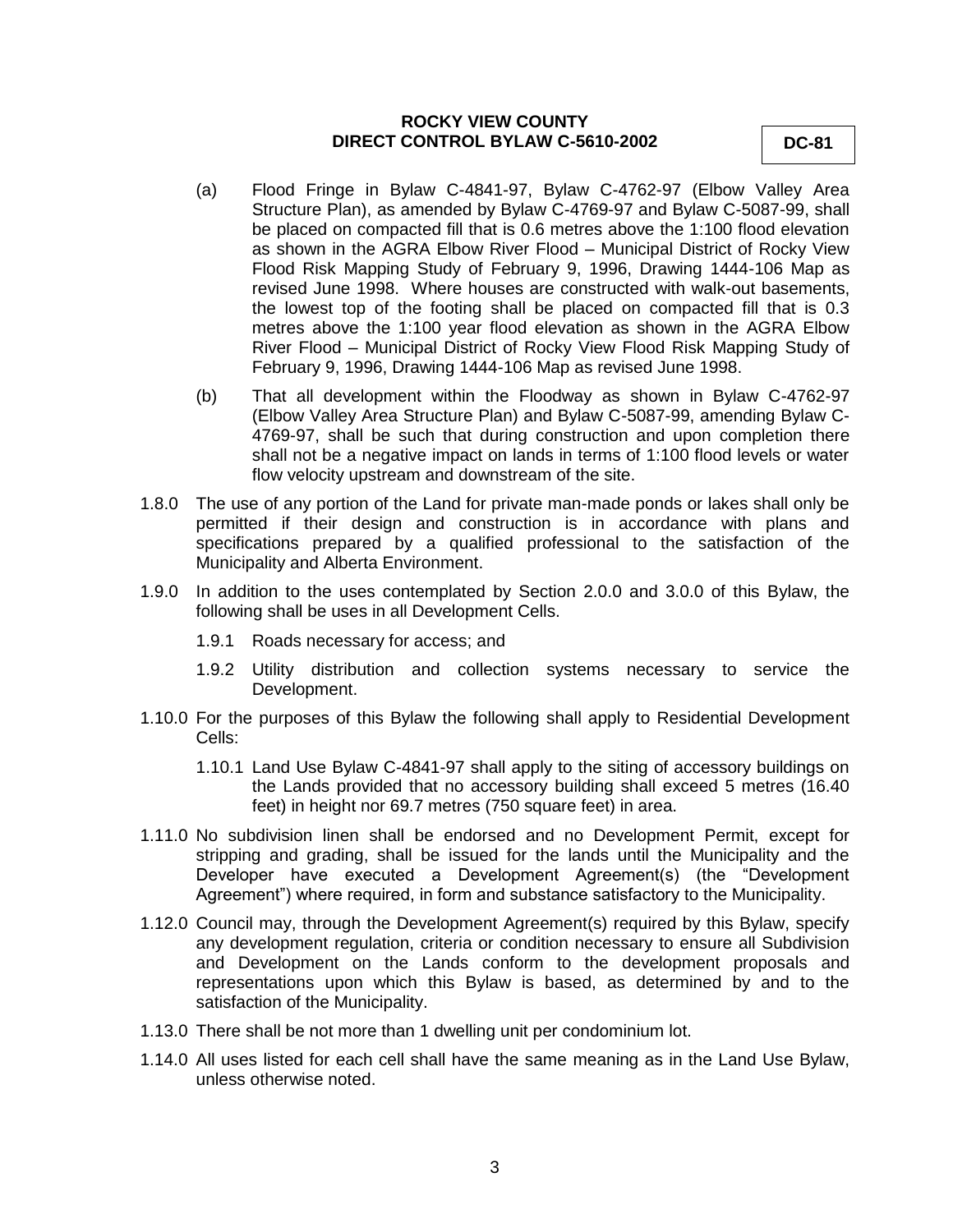**DC-81**

## **2.0.0 LAND USE REGULATIONS - RESIDENTIAL DEVELOPMENT CELLS**

The purpose and intent of the Residential Development Cells is to provide for the use of portions of the Lands for residential development.

## 2.1.0 CELL 1 – SINGLE DETACHED RESIDENTIAL

- 2.2.0 Uses
	- 2.2.1 dwellings, single detached
	- 2.2.2 accessory buildings
	- 2.2.3 fences
	- 2.2.4 home-based business, type 1
	- 2.2.5 trails and open space
	- 2.2.6 entry features and signage

## 2.3.0 Minimum and Maximum Requirements

- 2.3.1 maximum number of dwelling units (Cell 1): 36 units
- 2.3.2 maximum area (Cell 1): 3.86 ha (9.54 ac)
- 2.3.3 minimum titled area of units: 0.079 ha (0.19 acres)
- 2.3.4. minimum lot width: 18.29 m (60.04 ft.)
- 2.3.5 minimum habitable floor area (principal building):  $140 \text{ m}^2$  (1507.00 sq. ft.)
- 2.3.6 maximum building height (principal building) 11.0 m (36.09 ft.)
- 2.3.7 minimum parking spaces: 2 per dwelling unit
- 2.4.0 Building Setbacks (principal building)
	- 2.4.1 minimum side yard 1.22 m ( 4.0ft.)
		- a.) notwithstanding section 2.4.1, Unit 75, Plan 0313344 within SW-5-24-2- W5M is permitted one side yard setback to be a minimum of 0.98m, in order to allow a 2.44m long cantilever extension to remain.
	- 2.4.2 minimum front yard  $-3$  m (9.84 ft.)
	- 2.4.3 minimum rear yard 7.5 m (24.61 ft)
- 2.5.0 CELL 2 SEMI-DETACHED RESIDENTIAL
- 2.6.0 Uses
	- 2.6.1 dwelling, semi-detached
	- 2.6.2 accessory buildings
	- 2.6.3 fences
	- 2.6.4 home-based business, type 1
	- 2.6.5 trails and open space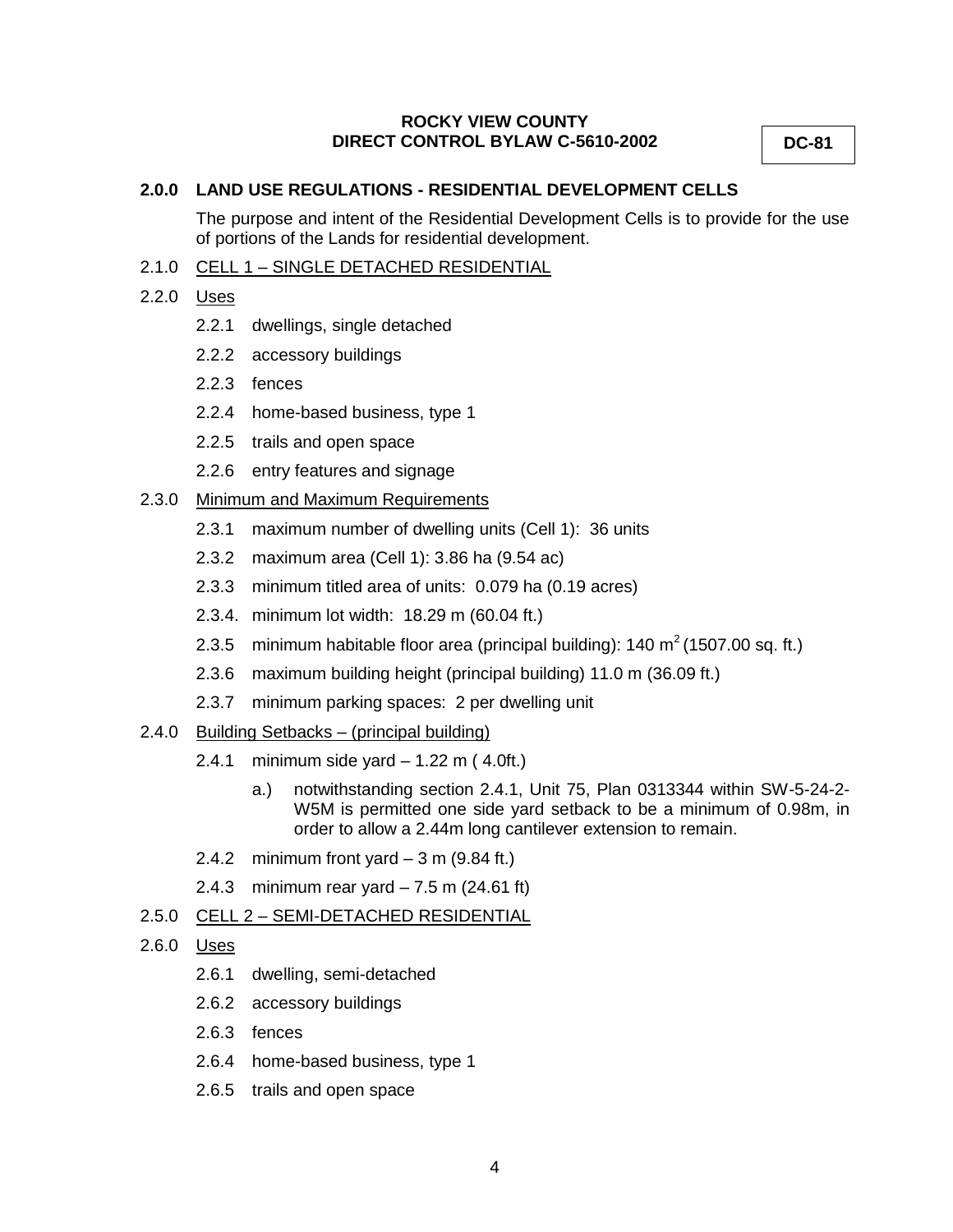**DC-81**

2.6.6 entry features and signage

# 2.8.0 Minimum and Maximum Requirements

- 2.8.1 maximum number of dwelling units: 54
- 2.8.2 maximum area: 3.59 ha (8.86 acres)
- 2.8.3 minimum lot width for semi-detached dwellings: 11.90 (39.04 ft)
- 2.8.4 maximum number of dwelling units in a multi-unit building: 2
- 2.8.5 minimum habitable floor area (dwelling in a semi-detached building): 112 m<sup>2</sup> (1205.60 sq. ft.)
- 2.8.6 maximum building height (principal building): 11.0 m (36.09ft.)
- 2.8.7 minimum parking spaces: 2 per dwelling unit

## 2.9.0 Minimum Building Setbacks – (principal buildings)

- 2.9.1 minimum side yard 1.22 m ( 4.0 ft.) (side yard of common wall not applicable)
- 2.9.2 minimum front yard  $-3$  m (9.84 ft.)
- 2.9.3 minimum rear yard  $-6$  m (19.68 ft)

# **3.0.0 LAND USE REGULATIONS - OPEN SPACE**

The purpose and intent of the Open Space Cell is to provide for the use of a certain portion of the Lands for recreational development and stormwater management subject to the approval of Council.

- 3.1.0 CELL 3 OPEN SPACE
- 3.2.0 Uses
	- 3.2.1 trails and open space
	- 3.2.2 stormwater management facility
	- 3.2.3 furnishings and playground equipment
	- 3.2.4 accessory buildings
	- 3.2.5 signs identification
	- 3.2.6 nature interpretive area and associated facilities

# **4.0.0 DEVELOPMENT REGULATIONS**

4.1.0 No subdivision for residential lots shall be endorsed, and no Development or Building Permits shall be issued for any purpose, until: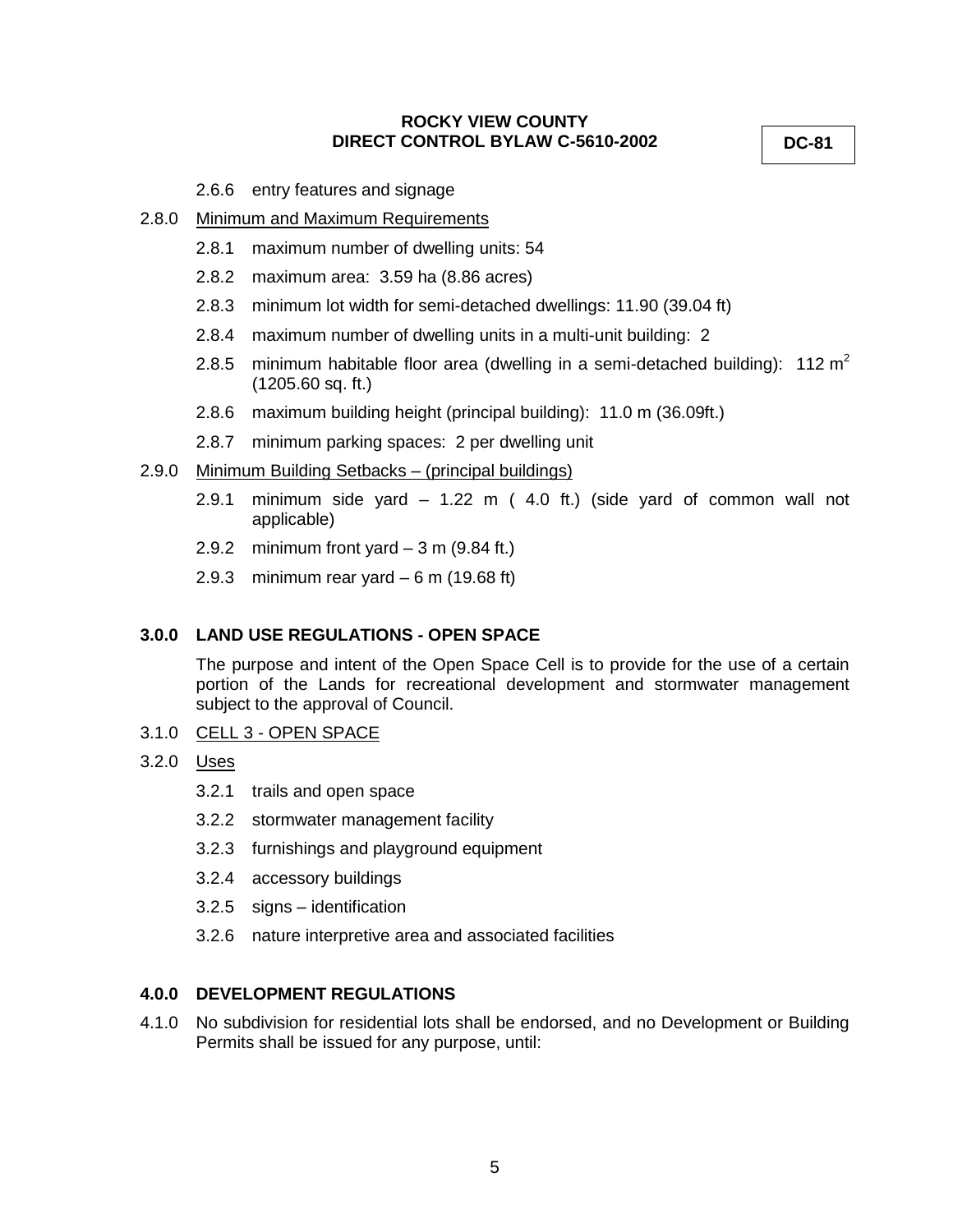- a) the Developer has prepared a Construction Management Plan, including interim stormwater management measures, in form and substance satisfactory to the municipality.
- b) the Developer has prepared and submitted a Stormwater Management Plan prepared by a qualified Professional Engineer licensed to practice in the Province of Alberta in a form and substance satisfactory to the Municipality and/or Alberta Environment.
- c) the City of Calgary and Alberta Environment have granted approval, for the expansion of the City of Calgary sanitary sewer in a form and substance satisfactory to the Municipality, and the developer has submitted all necessary agreements for servicing to the Municipality, with complete plans and specifications respecting the connections thereto, to the satisfaction of the Municipality.
- d) confirmation of a piped and treated water supply, licensed by the Province of Alberta, has been confirmed, in a form and substance satisfactory to the Municipality.
- e) all necessary easements and rights-of-way related to the supply and distribution of power, water, gas and wastewater disposal have been approved by the Municipality.
- f) all Development Cells have been surveyed as required, and the boundary of the Development has been fenced with temporary snow fencing or other materials approved by, and to the satisfaction of, the Municipality.
- g) Notwithstanding any other clause in this Bylaw, the Municipality may issue a Development Permit for stripping and grading of the site provided the developer has complied with Section 4.1.0(a) of this Bylaw
- 4.2.0 Wastewater collection, treatment, and disposal systems required to accommodate subdivision and/or development within the Lands shall be provided solely by connection to the City of Calgary sanitary sewer infrastructure.
- 4.3.0 Some or all of the Development Cells may be combined in a single Development Permit and/or Development Agreement, and the Development Permit and/or Agreement shall provide that:
	- a) no stripping, excavation or construction of any of the lands shall occur until appropriate Letter(s) of Credit acceptable in form and substance has been deposited with the Municipality.
	- b) no occupancy of any dwelling unit shall occur until the construction of all roads and utilities required to serve the Residential Development Cells or portions of them, have been completed to specifications satisfactory to the Municipality.
- 4.5.0 Unless otherwise approved by the Municipality, private roads shall be constructed in accordance with geometric design guidelines and standards outlined in the Servicing Standards for Subdivision and Road Construction as approved by Council on June 1, 1999, as amended.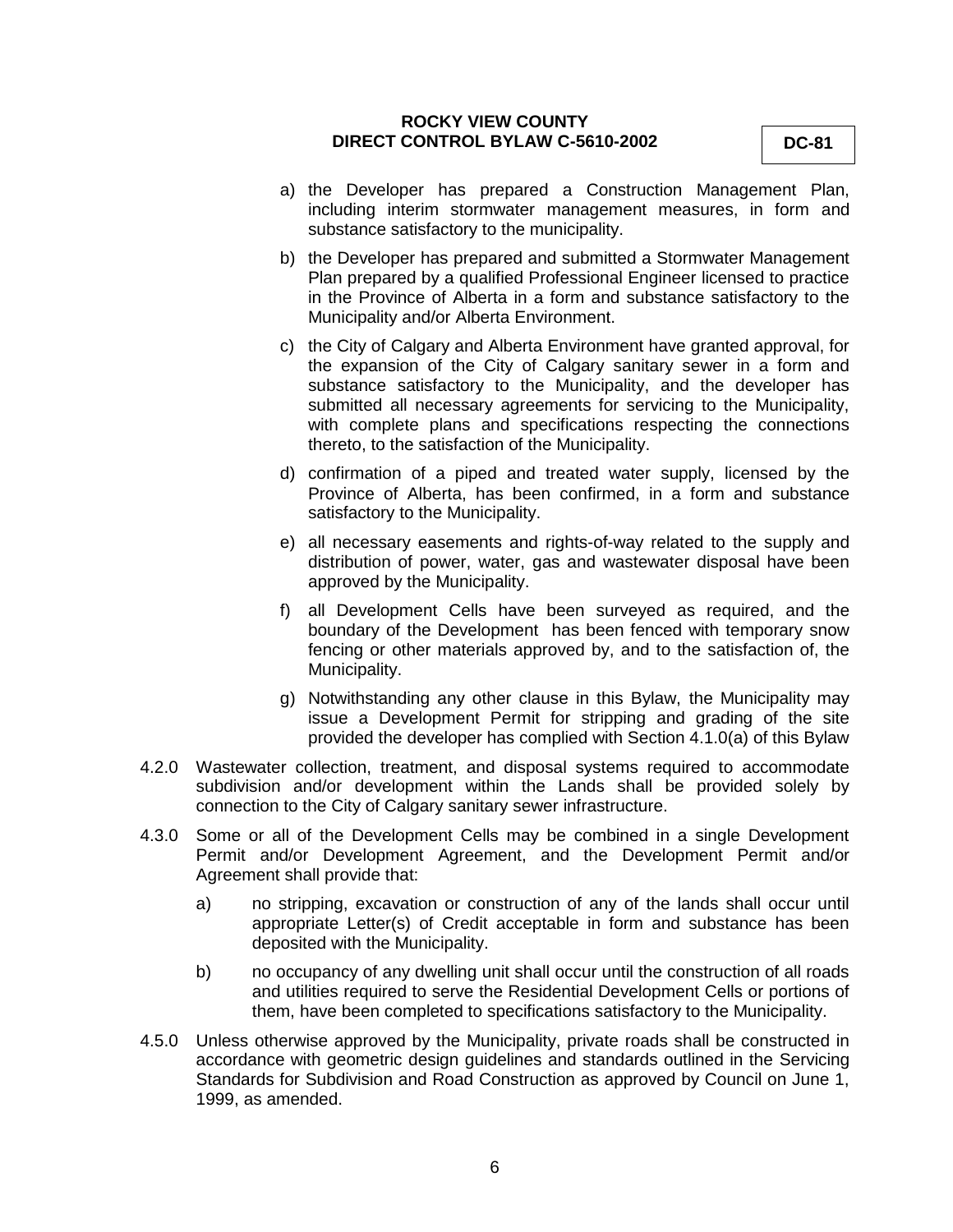- 4.6.0 All Letters of Credit referred to in this Bylaw shall be calculated in accordance with current Municipal Policy and the estimate upon which the amount is to be based, shall be certified by a qualified professional(s) or as determined by the Municipality.
- 4.7.0 Show homes may be considered by the Development Officer as a use on the lands for up to five residential dwelling units per Residential Development Cell prior to the endorsement of a plan of subdivision provided that conditional approval for subdivision has been granted by Council for that cell, and further, that no occupancy of the said show homes shall occur until full municipal services (power, gas, sewer, water, telephone, etc.) are available to and immediately useable by residents of said dwellings and the plan of subdivision has been registered.
- 4.8.0 Pursuant to the issuance of Development Permits and/or Development Agreements for grading and stripping of necessary portions of the site under Section 4.3.0 of this Bylaw, no topsoil shall be exported from the lands, and topsoil and non-topsoil materials may be utilized for grading purposes for Development within the lands.
- 4.9.0 A temporary sales/information centre may be considered by the Development officer as a use on the lands, provided it is not located within the Floodway of the Elbow River or Lott Creek.
- 4.10.0 The Developer shall enter into an agreement with the Municipality respecting payment of a proportionate share of the cost of all upgrades completed and/or underway at the intersection of Highway 8 and Range Road 25, to the satisfaction of the Municipality. The monies collected shall be forwarded to Hopewell Residential Communities as compensation for costs incurred through the said upgrades.

#### **5.0.0 DEFINITIONS**

- 5.1.0 Area Structure Plan (ASP) means the Elbow Valley Area Structure Plan Bylaw C-4762-97, as amended.
- 5.2.0 Building includes anything constructed or placed on, in, over or under land but does not include a highway or public roadway.
- 5.3.0 Building Envelopes means that portion of the lands upon which construction of a Building is located or identified in plans submitted to the Developer and which are in form and substance satisfactory to the Municipality.
- 5.4.0 Construction Management Plan means a program that details site management of all construction activity that may include, but is not limited to the management of construction debris and dust, site erosion, sedimentation control, stormwater management, noise control and traffic control.
- 5.5.0 Developable Lands means that portion of the Lands which is considered to be suitable for Development by the Council and the Development of which is not precluded by this Bylaw.
- 5.6.0 Developer means that party which owns or has a right to own all of the Lands excepting only any roadway plan therein.
- 5.7.0 Development means: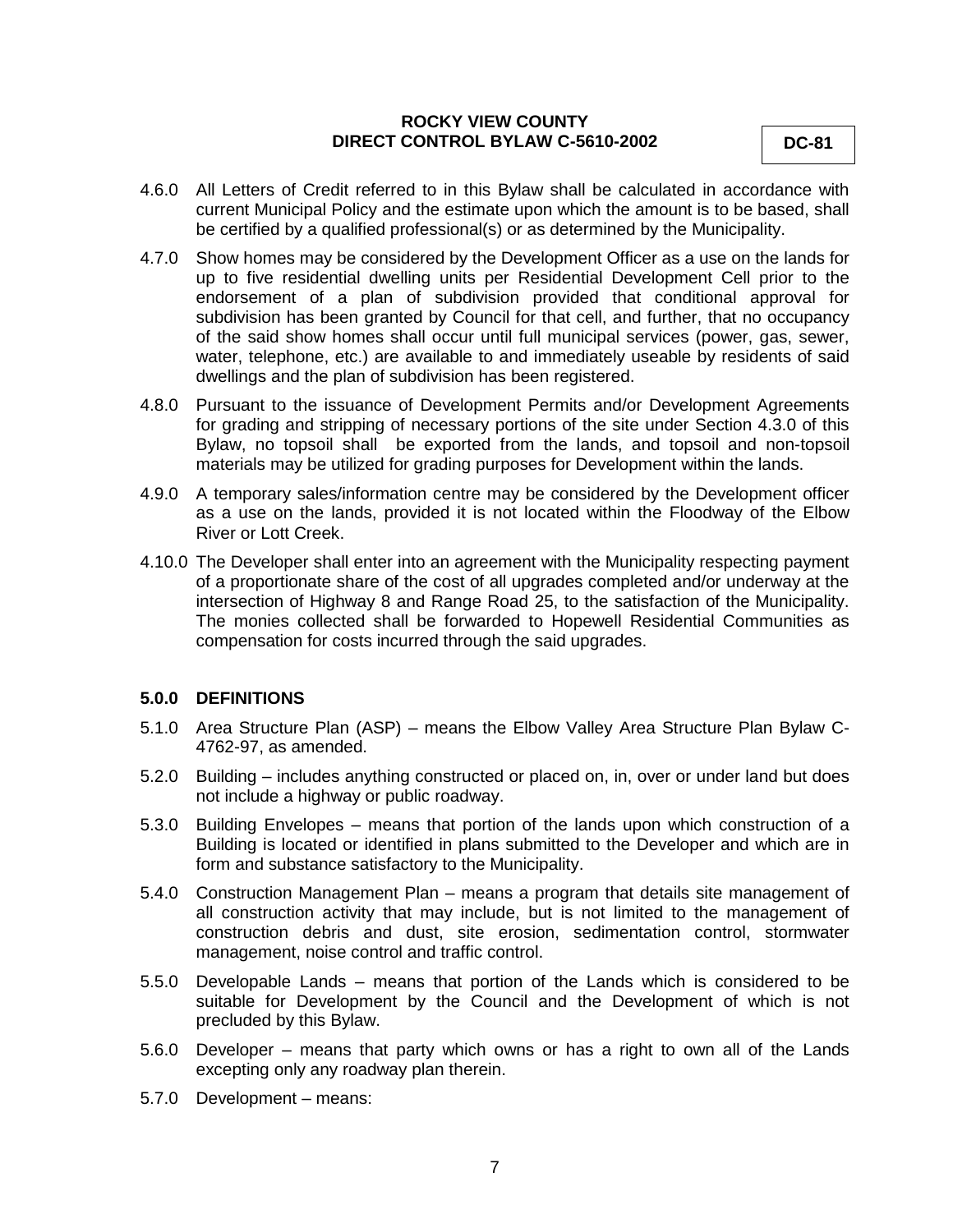**DC-81**

- a) any excavation or stockpile and the creation of either of them, a Building or an addition to, or replacement, or repair of a Building and the construction of placing in, on, over or under land of any of them,
- b) a change of use of land or a Building or an act done in relation to land or a building that results in or is likely to result in a change in the use of the land or Building, or
- c) a change in the intensity of use of land or a Building or an act done in relation to land or a building that results in or is likely to result in a change in the intensity of use of the land or Building.
- 5.8.0 Development Agreement is an agreement between the Developer and the Municipality specifying development regulations, criteria or conditions necessary to ensure all developments and subdivisions on the land conform to municipal approvals.
- 5.9.0 Development Cells means an area of land that may contain a number of uses as defined in this Bylaw and which are numerically identified in Schedule "A".
- 5.10.0 Letter of Credit means an Unconditional, Irrevocable, Letter of Credit issued by a Canadian chartered bank at the request of the Developer naming the municipality as the sole beneficiary thereof.
- 5.11.0 Lot width means the distance between side property lines of the lot and is measured at right angles from the midpoint of the shortest property line
- 5.12.0 Utilities means water treatment and distribution and wastewater collection, treatment and disposal facilities, stormwater management facility, gas, electricity, cable and telephone transmission lines and related facilities and relevant appurtenances necessary to service the development cells or portions thereof in the area covered by the Bylaw. For the purpose of this Bylaw, a system utilizing sewage holding tanks Is not considered a utility.
- 5.13.0 Residential Development Cells means those Development Cells that shall be used exclusively for residential purposes and associated open spaces.
- 5.14.0 Qualified Professional is a professional engineer who is a member in good standing with the Association of Professional Engineers, Geologists and Geophysicists of Alberta (APEGGA).
- 5.15.0 Substantial Completion means Construction Completion Certificates have been issued by the Municipality.
- 5.16.0 Terms not defined above have the same meaning as defined in Section 8.0.0 of the Land Use Bylaw C-4841-97 or Bylaw C-4762-97, The Elbow Valley Area Structure Plan.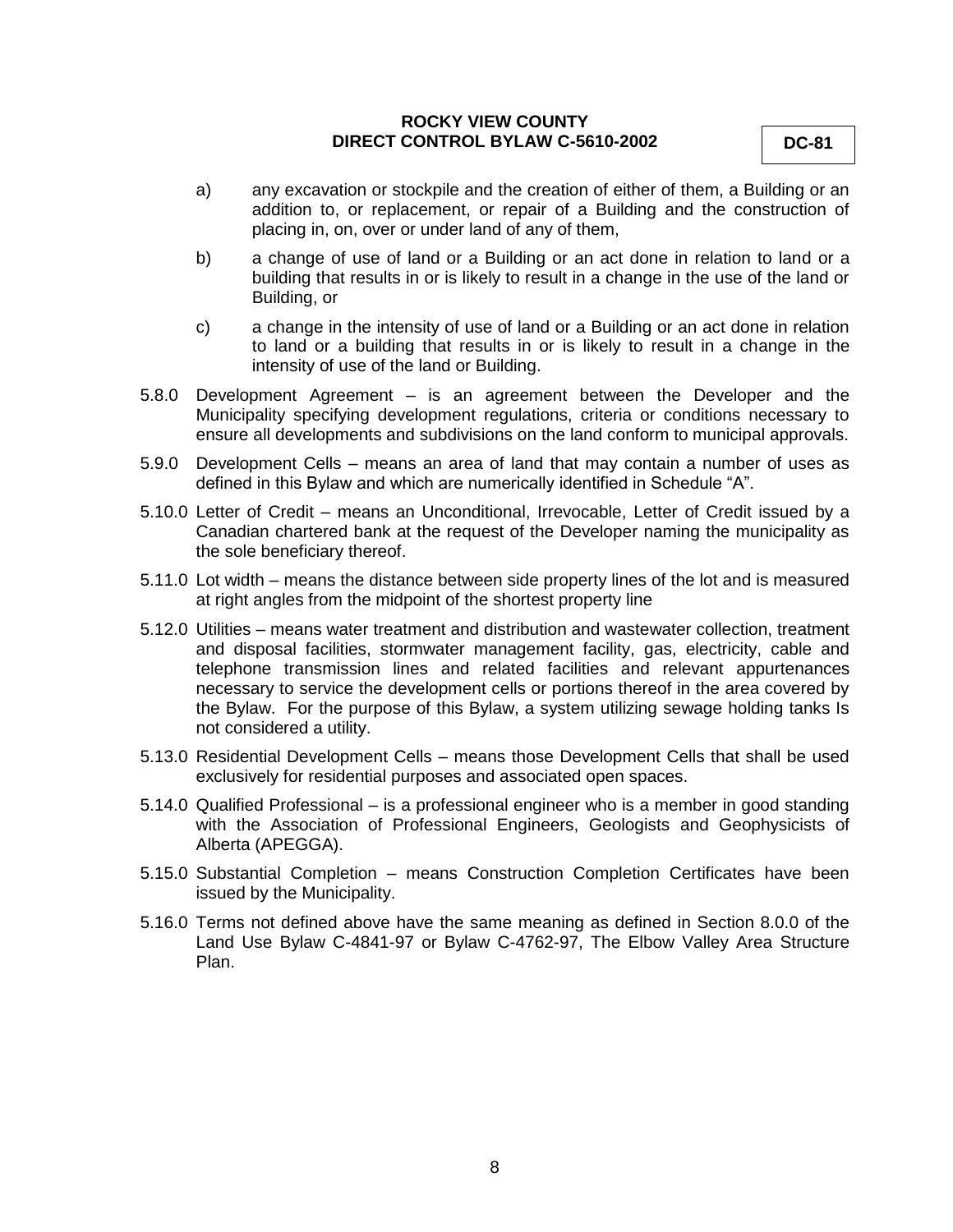